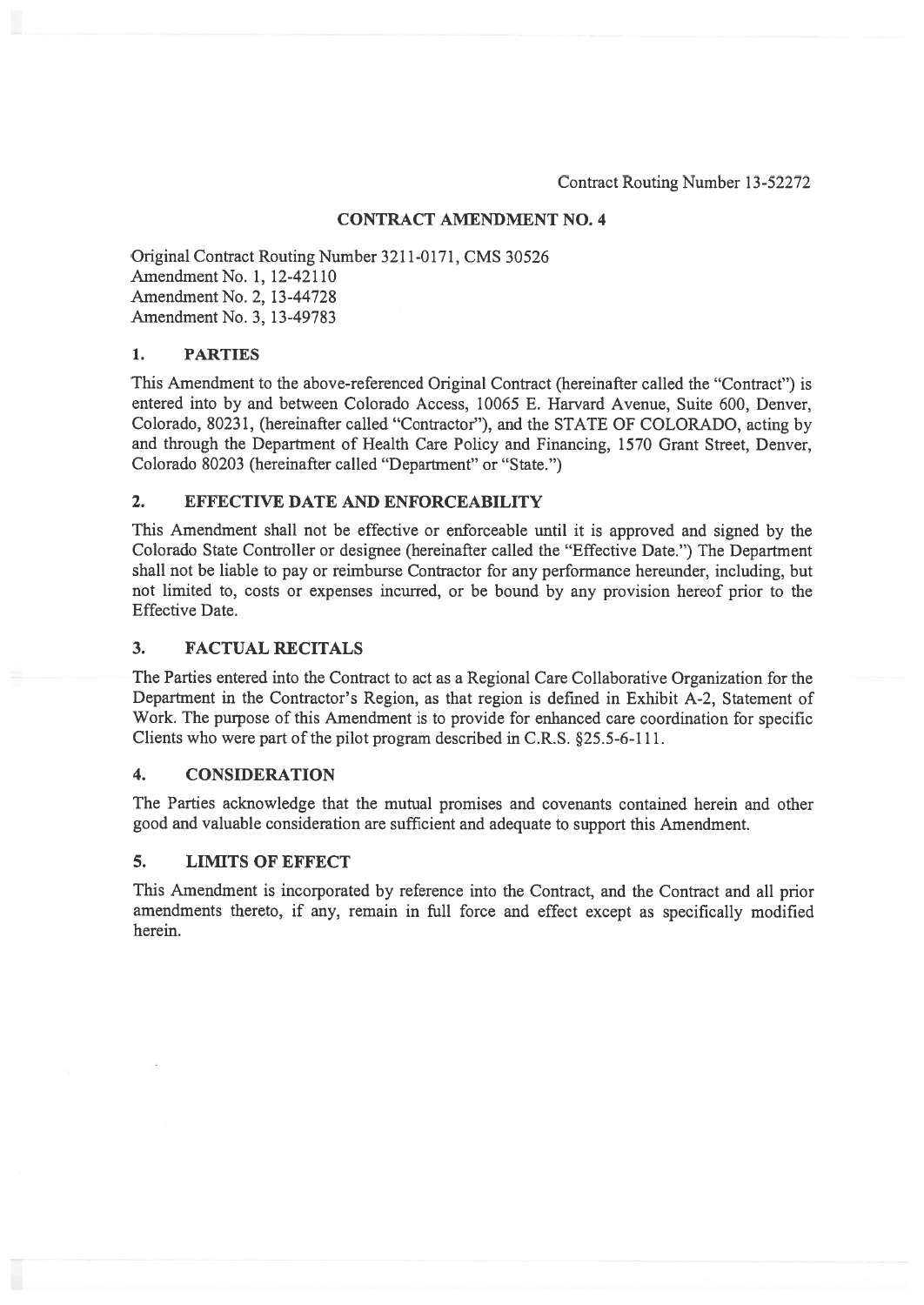### 6. MODIFICATIONS

The Contract and all prior amendments thereto, if any, are modified as follows:

- A. Section 7, Payments to Contractor, Subsection A, Payment, is hereby deleted in its entirety and replaced with the following:
	- A. Payment

In accordance with and subject to Section 9.0 of Exhibit A, the State shall pay Contractor for all earned Per Member Per Month payments and incentive payments, as well as any other payments described in that section.

- B. Exhibit A-2, Statement of Work, Section 6.4.15, Enhanced Care Coordination for Pilot Program Members, is hereby added as follows:
	- 6.4.15. Enhanced Care Coordination for Pilot Program Members
	- 6.4.15.1. The Contractor shall provide enhanced care coordination for all Members who were receiving enhanced care managemen<sup>t</sup> under the pilot program described in C.R.S. §25.5-6-111, as identified by the Department. This enhanced care coordination shall include, at <sup>a</sup> minimum, all of the following for each identified Member:
	- $6.4.15.1.1.$ Providing an experienced care manager.
	- 6.4.15.1.2. Taking all reasonable steps to maintain continuity of care from both <sup>a</sup> care managemen<sup>t</sup> and clinical care perspective.
	- 6.4. 15. 1.3. Conducting <sup>a</sup> full case review based on case information and claim data provided by the Department, or other Department contractors at the department's direction, to the Contractor as par<sup>t</sup> of transition process as well as information provided by the Member and their providers.
	- 6.4.15.1.4. Developing <sup>a</sup> Transition Care Plan.
	- $6.4.15.1.4.1.$ The Transition Care Plan shall be reviewed by an multidisciplinary team that includes, at <sup>a</sup> minimum, all of the following:
	- 6.4. 15. 1.4. 1. 1. A Psychiatrist.
	- 6.4. 15. 1.4. 1.2. An Internist.
	- 6.4. 15. 1.4. 1.3. A Geriatrician.
	- 6.4. 15. 1.4. 1.4. A Clinical Pharmacist.
	- 6.4. 15. 1.4. 1.5. One or more nurses, licensed clinical social workers or behavioral health specialists.
	- 6.4. 15. 1.4.2. The multi-disciplinary shall review and approve all Transition Care Plans.
	- 6.4. 15.1.4.2. 1. DELIVERABLE: All Transition Care Plans developed, reviewed and approved
	- 6.4.15.1.4.2.2. DUE: Within sixty (60) days following the Effective Date of Amendment 4 to this Contract
	- 6.4. 15. 1.4.3. The multi-disciplinary team shall provide regular oversight and direction for the implementation of all Transition Care Plans.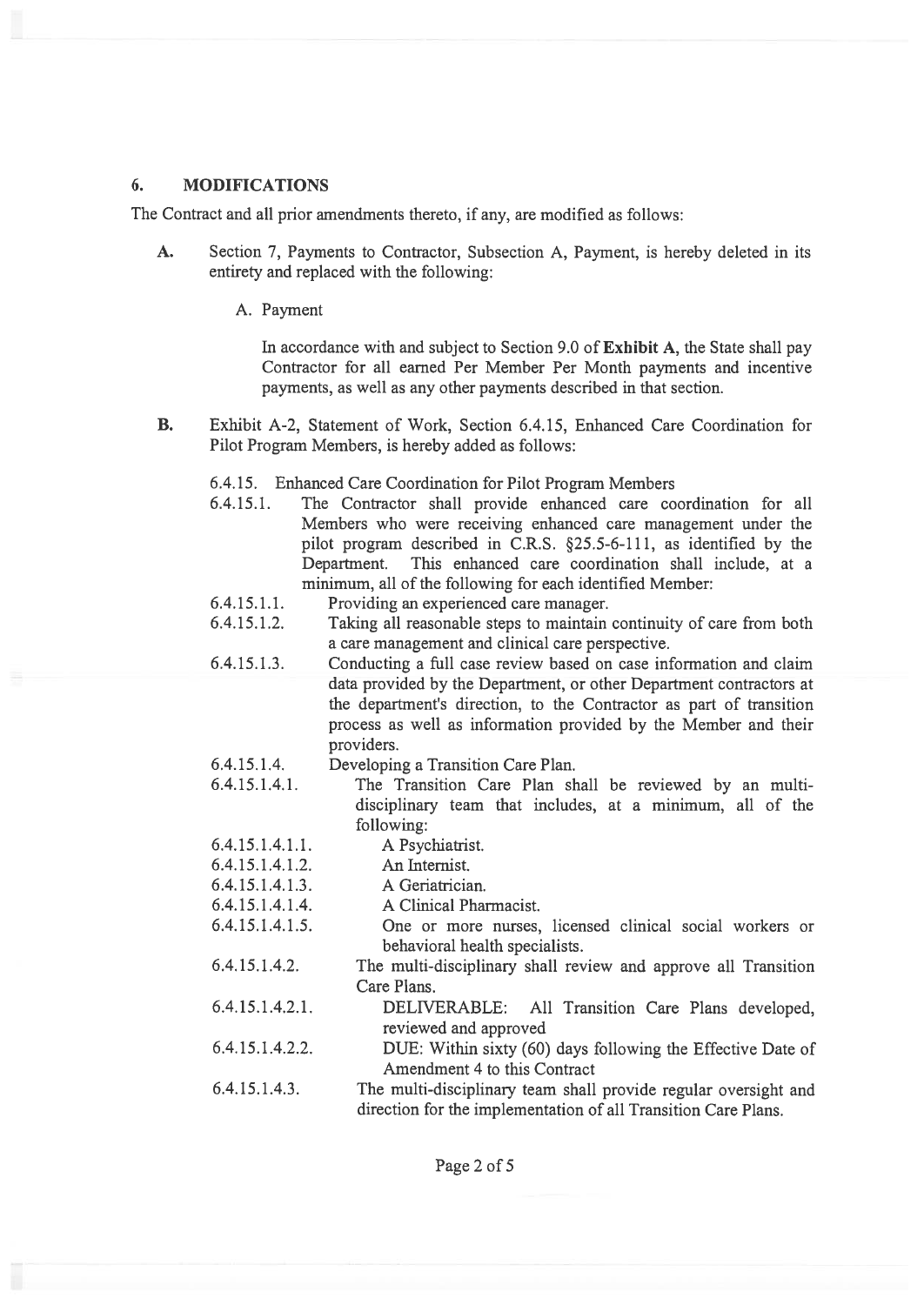- 6.4.15.1.4.4. The Contractor shall transition all Members into the Contractor's standard ACC model.
- 6.4.15.1.4.4.1. DELIVERABLE: All Members transitioned into the standard model
- 6.4.15.1.4.4.2. DUE: No later than June 30, 2012
- 6.4.15.1.5. The Contractor will make every effort to communicate directly with the Member's primary care provider, on an ongoing basis, to ensure the Member's new care plan is shared and all parties involved with the Member's care are working toward the same goals.
- 6.4.15.1.5.1. In the event that the Member's primary care provider is not <sup>a</sup> PCMP in the Contractor's PCMP Network, the Contractor shall either contract with that provider so that they are <sup>a</sup> PCMP in the Contractor's PCMP Network or assist the Member in selecting another provider who is <sup>a</sup> PCMP in the Contractor's PCMP Network.
- 6.4.15.1.6. Outreaching to all Members who were not receiving active care managemen<sup>t</sup> under the pilot program to educate them about the Contractor and the ACC Program, complete <sup>a</sup> health risk assessment and ensure the member has selected <sup>a</sup> PCMP.
- 6.4.15.1.6.1. The Contractor shall develop individualized care plans for these Members as necessary based on their contact with that Member and that Member's health risk assessment.
- 6.4.15.2. The Contractor shall allow the Department to review all Member case files for any Members who was par<sup>t</sup> of the pilot program described in C.R.S. §25.5-6-111 at the Contractor's location.
- C. Exhibit A-2, Statement of Work, Section 7.2.3 is hereby deleted in its entirety and replaced with the following:
	- 7.2.3. The Department shall not include the AwDC population in the incentive paymen<sup>t</sup> calculations for the first year of their enrollment in the program. The incentive payments for these populations shall be paid out based on the Contractor's performance for all other FTEs.
	- 7.2.3.1. The Contractor shall maintain enrollment files and spans for all Members who were par<sup>t</sup> of the pilot program described in C.R.S. §25.5- 6-111 and provide them to the Department upon reques<sup>t</sup> to suppor<sup>t</sup> analysis needed to properly evaluate the incentive calculation.
- D. Exhibit A-2, Statement of Work, Section 8.1.5, Pilot Program Transition Reporting is hereby added as follows:
	- 8.1.5. Pilot Program Transition Reporting
	- 8.1.5.1. The Contractor shall provide <sup>a</sup> monthly Pilot Program Transition Report describing all of the following for the Members receiving enhanced care coordination services who were par<sup>t</sup> of the pilot program described in C.R.S. §25.5-6-111:
	- 8.1.5.1.1. The number of case reviews completed.
	- 8.1.5.1.2. The number of Transition Care Plans developed.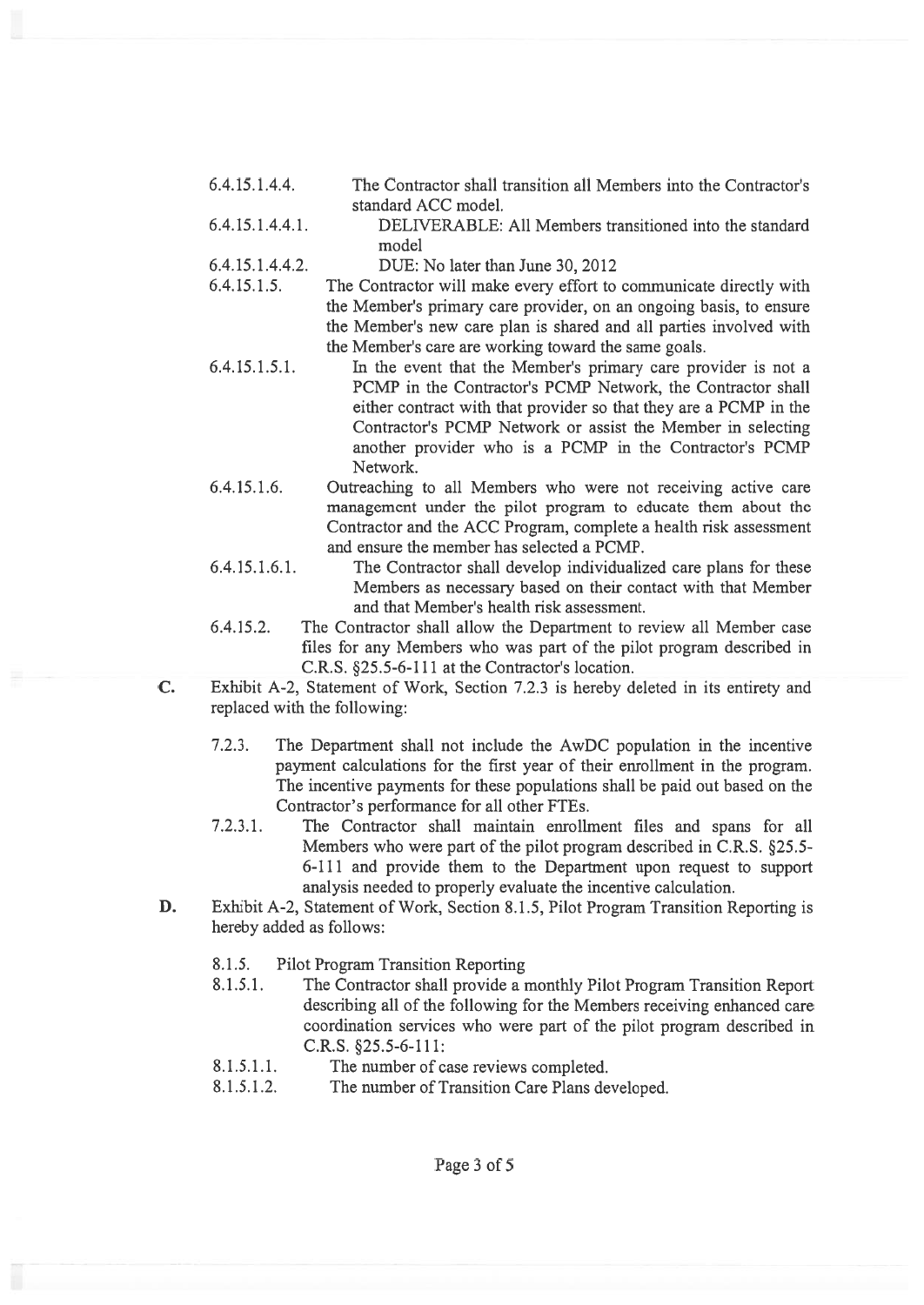- 8.1.5.1.3. The number of Transition Care Plans reviewed by the multi disciplinary team.
- 8.1.5.1.4. The number of Transition Care Plans approved by the multi disciplinary team.
- 8.1.5.1.5. The number of staff providing services for each Member receiving enhanced care coordination services.
- 8.1.5.1.6. Any significant hurdles faced in the transition or care coordination of <sup>a</sup> Member.
- 8.1.5.2. The Contractor shall provide this repor<sup>t</sup> each month, with the final repor<sup>t</sup> for June 2013 being due in July of 2013.
- 8.1.5.2.1. DELIVERABLE: Pilot Program Transition Report
- 8.1.5.2.2. DUE: Monthly, no later than seven (7) days following the end of the month for which the repor<sup>t</sup> covers
- E. Exhibit A-2, Statement of Work, Section 9.4, Enhanced Care Coordination Payments is hereby added as follows:
	- 9.4. Enhanced Care Coordination Payments
	- 9.4.1. The Contractor shall receive an Enhanced Care Coordination Payment for providing enhanced care coordination, under section 6.4.15, to Members who were part of the pilot program described in C.R.S. §25.5-6-111.
	- 9.4.1.1. The Enhanced Care Coordination Payment shall be paid as follows:
	- 9.4.1.1.1. \$11,033.00 due upon notification to the Department of completion of the final approval of all Transition Care Plans, described in section 6.4. 15.14.
	- 9.4.1.1.2. \$11,033.00 for the completion of transition all Members into the Contractor's standard ACC model, due upon receipt of the final Pilot Program Transition Report.

# 7. START DATE

This Amendment shall take effect its Effective Date.

# 8. ORDER OF PRECEDENCE

Except for the Special Provisions and the HJPAA Business Associates Addendum, in the event of any conflict, inconsistency, variance, or contradiction between the provisions of this Amendment and any of the provisions of the Contract, the provisions of this Amendment shall in all respects supersede, govern, and control. The most recent version of the Special Provisions incorporated into the Contract or any amendment shall always control other provisions in the Contract or any amendments.

# 9. AVAILABLE FUNDS

Financial obligations of the state payable after the current fiscal year are contingent upon funds for that purpose being appropriated, budgeted, or otherwise made available to the Department by the federal government, state governmen<sup>t</sup> and/or grantor.